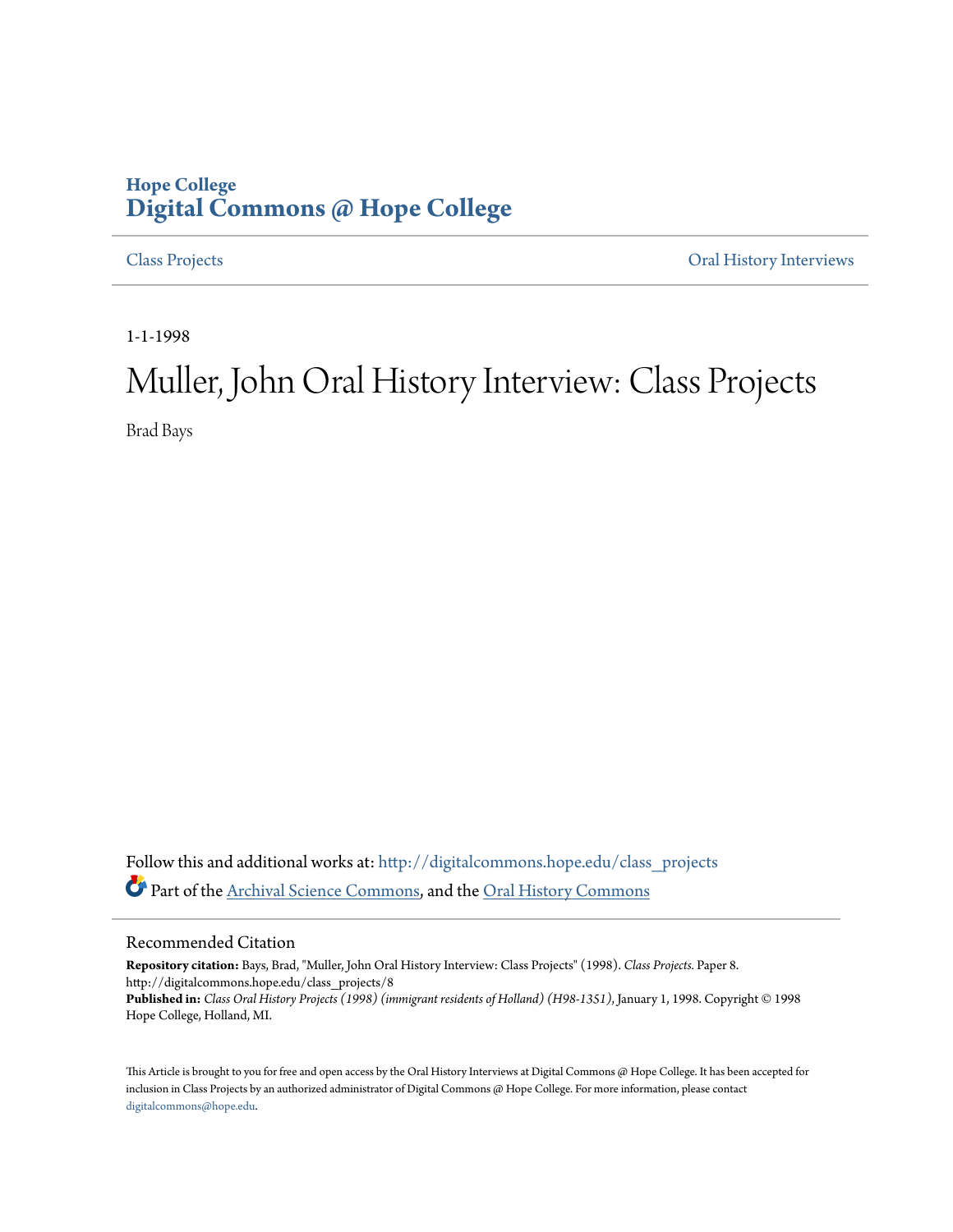Interviewee: John Henry Muller Interviewer: Brad Bays

- JM: John Andy Muller
- BB: First of all I'm going to start out with questions on Life in the Netherlands. Where were you born in the Netherlands?
- JM: I was born in ymuiden, the largest fishing town on the North Sea coast in Western Europe.
- BB: How long did you live there?
- JM: I lived there only 6 months. So i don't remember
- BB: Tell me a little about your family
- JM: My father was a sea captain and he was 14 years old. His father was a bilot skipper and that's bilot bolted in the wall. And pretty rough people, these sea captains, so he pestered my father, my grandfather, his father every time he want to go to sea, he want to go to sea, and finally when he was 14 years old my grandfather said here's a duffle bag, took him to the harbor, and put him on a Russian sailing ship and my father said, "I was scared stiff." But anyhow, after that he start studying when he got older, and he sailed on that ship and he learned the tricks. But it was pretty rough, they had potatoes, they don't peel them the Russians, they eat them and he had to do all that stuff. He got sea sick the first couple hours of the ocean. But then he became an officer in the merchant marines and he made it to captain. And from there he then quit that job and sailed in the second world war and got torpedoed with his ship. And I hate to say that but he hated the Germans from there on, they machined gun his submarine came up, machine gunned his lifeboat which is against all rules and regulations but they did it. And this is way back, second world war. Then he became and operated the Midreoly's Institute they called it, where weather science came up on a tower in Raalterdam. But we lived there a short time and then we moved to Amsterdam to a steam ship company where became a wallcaptain, what they call it, a shore captain. And very big ships came in and they had to tell them where to moor, these ships, where to tie them up. Then he came aboard and talk to the captain and it was a very important job. He decided or these go in dry-dock. Talk about thousands of dollars of this cost. And I grew up there. So I grew up between all the ships. That was my dad. He retired from the company, then the war broke out, and he retired and unfortunately he
	- came on his end very sadly. He got hit by a big Harley Davidson with a Dutch soldier on it, right during the war, right just before the war broke out. And he got killed. He got a concussion or his skull was so.. that's the end of my dad.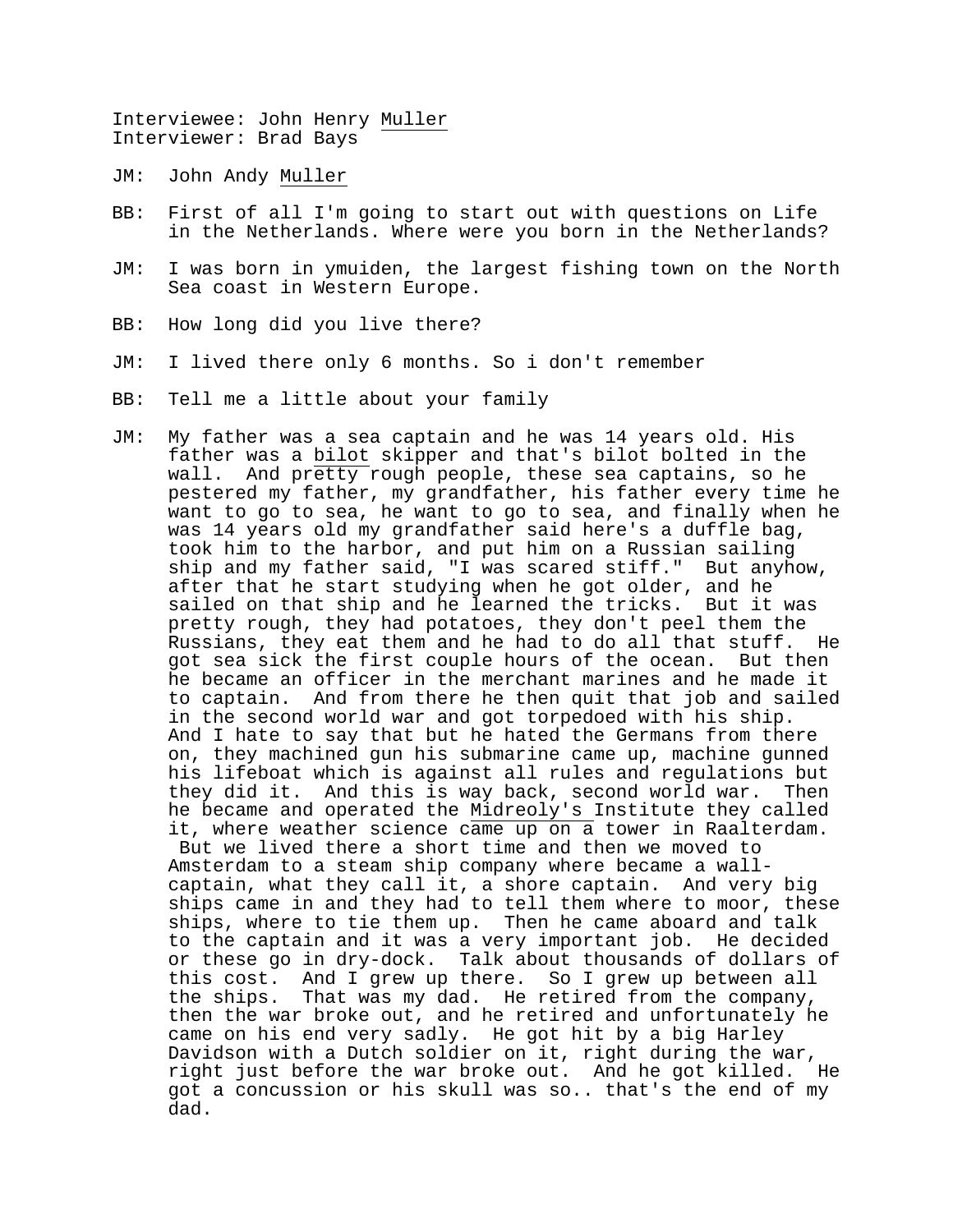BB: What was life like in your hometown?

- JM: My hometown I would consider Amsterdam rather than the other towns where I lived, so sure, I remember things from Amsterdam. It was different than I would say normal kids in the city. We lived on an island, there was only a bridge that went to the city and all the big ships were moored on that island, the docks, warehouses. So I was brought up between ships and between really rough people. These longshore men are rough people. But then I got the desire to go on the ocean too but my dad i wouldn't do it, I would be a baker. He said that at least if you don't sell your stuff you can eat it. And what do you do on the ocean if you don't like it? So i became an engineer. I went to school in Amsterdam, merchant marine academy and then I became an engineer. I had high school and I went to that school and just when the war broke out I graduated. During the war I never got a ship, I tried to get on a ship, ships were full and the last ship that left was full of young engineers and mates. So I didn't have a change. That's a good thing because most of my buddies from the class that got aboard, never came back. They're either on the bottom of the ocean or they got killed some other way, during the war. So then I live there and I kept studying. The Germans allowed us to start some kind of a dorm with young engineers. We had old engineers and they were our instructors so we had good instructors. And we could even to go the Hague, the capital, and pass another state exam, so you could rank higher. That was very unusual because during the war you couldn't get on a ship so you couldn't get practice sailing on a ship, so you had to do it this way. And in order for me to get some practice on a ship, they assigned us to these big ferry boats that were like a forward in the harbor in Amsterdam where I had to work at night in the engine room. They were big things but nothing compared with ocean liners or freighters. After the war, now you want my whole story now while I'm at it?
- BB: Sure, that's fine
- JM: After the war, the war was not quite over, well during the war we had a terrible time in Amsterdam, hunger and a lot of bombardments and we were surprised we survived the war, but I did. The Canadians did liberate that part of the Netherlands, most parts of the Netherlands were liberated by Canadians not Americans. The Americans came in the Southern part and crossed right through the province, the city of Limburg and went back in Germany but the Canadians came pushing up. And when the Canadians, first of all I should tell you. I left Amsterdam, I disappeared. I was a forced laborer on a ship yard besides on a ferry boat, I had to work. Germans didn't like that, that we were indifferent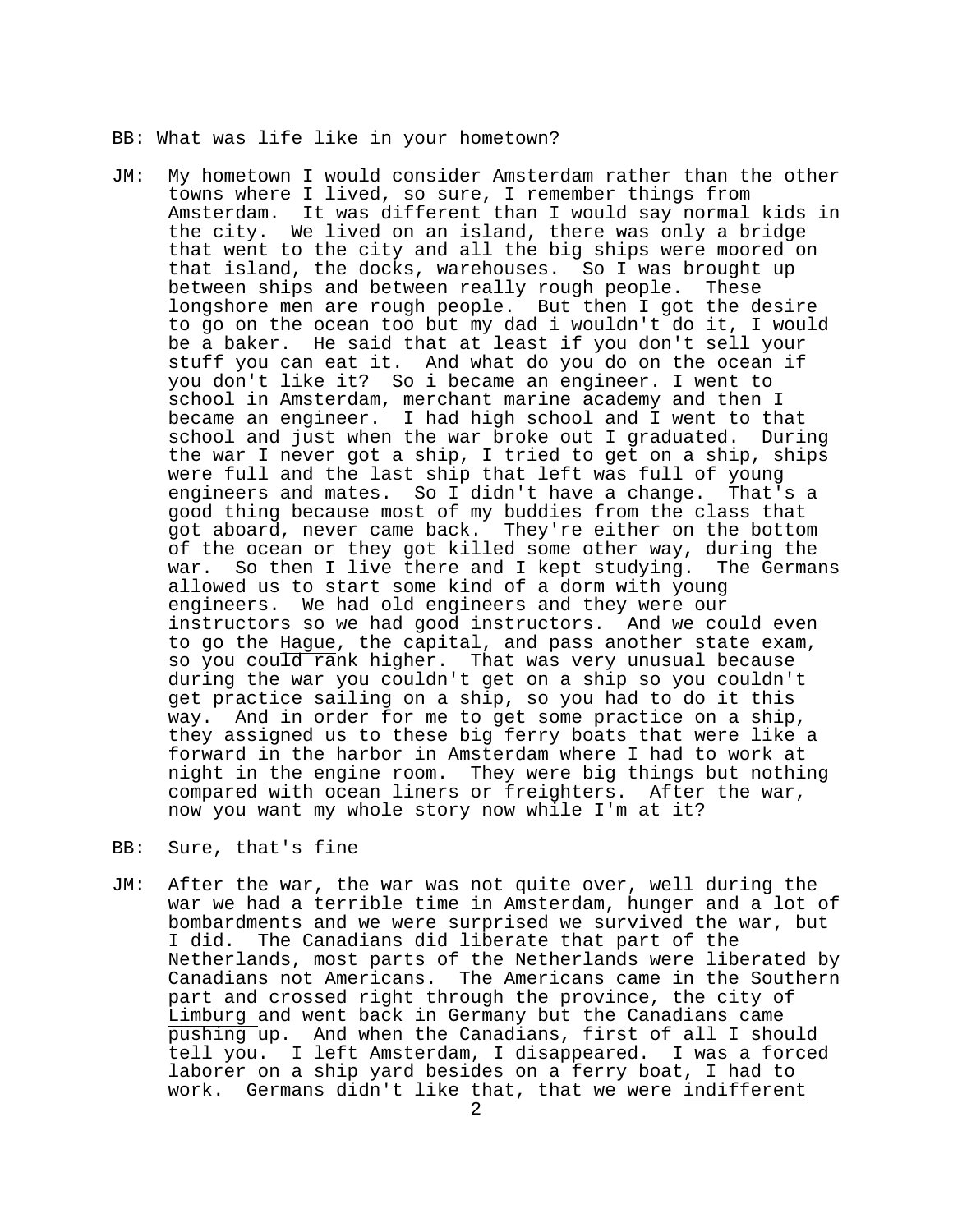doing nothing. So they want labor so I worked on a ship yard that was all taken over by German navy so we worked on German navy ships so we didn't work much, a lot of sabotage. And in 1945, the Hunger Winter of 1945, and in the meantime I get married with this girl here, 55 years already, same one. So I said we're leaving, leaving Amsterdam.

- BB: How?
- JM: I don't know, I tried everything to get out. On an old ferry boat, across the old side of Z or Eiselmeir we call it now to the province of, the Northern province where there were farms and where there was food yet. But no chance. Germans were all over the place. So then I said I take a change. We walked from Amsterdam, a whole week, to the Northern province of Trenta where my wife is from. Those were terrible times. We got shot at by fighter planes. Allies. They saw that we had a little ride on a truck, only a little ways, maybe 10 miles. They saw the truck moving and they came down, two fighter planes with machine guns. I still have some bullets downstairs that long for the machine gun. I don't know what planes they were, Mustangs or whatever. They were very fast. They were escorting the big bombers to Germany. But they saw anything moving on the roads and they came down, make a little sideline. I laid over my wife to protect her but it wouldn't have helped much, the bullets would have gone right through. Then after the war the Canadians came through that area and they asked for drivers. Young and unexperienced. My company didn't call me yet, I didn't know where I was. There was no contact. So we lived in another part of the Netherlands so I signed up as a driver on a truck for the Canadians. It was a funny story because on the side of the road there was an officer with a clipboard, Canadian officer, and they came in the truck and they said, "hop in". There were a whole bunch of kids who wanted to do that, I hopped in and right next to me was a soldier, I never looked at the guy, I should have. And he said,"OK, shift". I said, "I don't know how to drive a truck." "Doubles clutch." I said, "I don't know what it is!" He said that officer is looking at us now what, and I looked at him. I said, "Why do you speak English to me? It said the Princess Erana Brigade. You're a Dutchman?" "Yeah. I don't know who you are," he told me. I said, "I'm a Dutchman." "Oh" he said, "double clutching," he said to me in Dutch. "Ok.. you double clutch, pull twice, and I'll shift." So the two of us get the truck moving and the officer said, "Ok he's in." Well anyhow, I drove a truck. They sent me millions of dehag. And from there I had to drive a truck, well I did for a short time, and then again I found a company. I had to sail immediately. So then I start sailing. First a freighter, it took me seven and a half months from home. All the way to Australia. It took me to Indonesia, Dutch East Indies they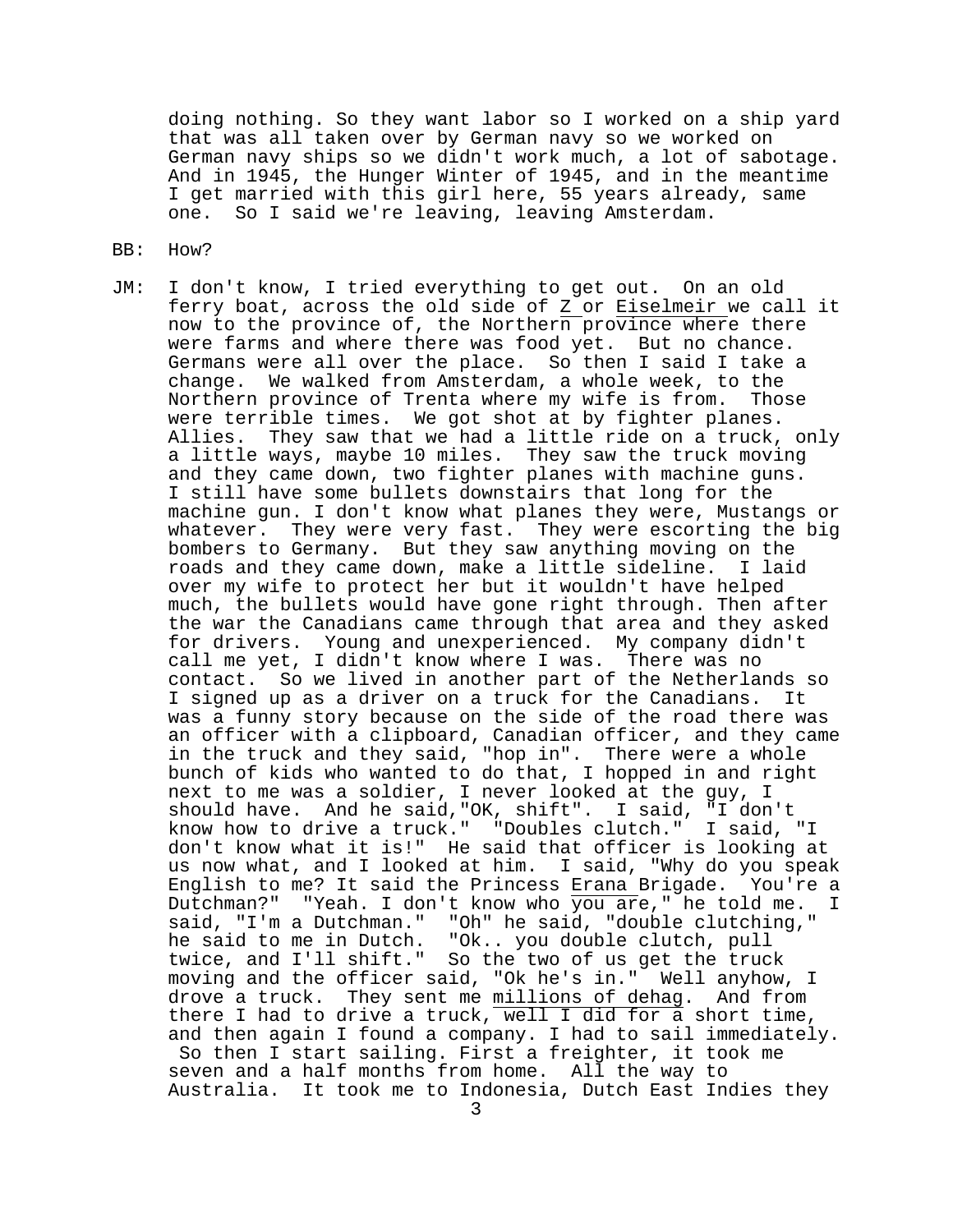called it then. And we were in London, in Italy, Mediterranean, that was my first trip. And after that I made several trips to other countries but I'm done. My wife said, "That's it." Then I start working for Philips. And I had already here come, I was here in 1946. I walked the streets of Holland, Michigan because my wife had family in Grand Rapids. Sister, a married sister. And I visited them. That's another story, I don't want to go in details how I got there. It wasn't easy. They said they'd be our sponsors and in 1949 we get a word from the Consulate that we were, that we had the privilege to come to the United States if we were still interested. We said, "Yes". So we left in May 1949 and came here and we ended up in Grand Rapids for 1 year, and then Holland, MI.

### BB: Where did you go to school back in the Netherlands?

- JM: I was in a special school in Amsterdam. My dad had money and he put me in a special school, which was like a high school, but it was a tough school and it never hurt me in my life. Then I went from there to the merchant marine academy and I never knew that when I came to the states what that meant here. What is equivalent to what? And I don't know if you have ever heard about Admiral Rickover. He was the man who designed the atomic submarines. And i wrote him a letter and he was so polite and nice to write me back. "Your education is the equivalent of the academy in New York, the merchant marine academy. And you are at a level of a mechanical engineer." So that was my education. But here in the United States they send me to the University of Wisconsin, just courses, not whole, not a couple years. And the University of Michigan. I was sent out by Park David. To refer to my education.
- BB: You already touched on this topic some, but what do you remember about life in the Netherlands during the war?
- JM: It was horrible, it was just terrible. In the beginning, you can't forget that. I saw the Germans marching into Amsterdam. There was some fight put up, by the Hollanders. Very fierce fight, but very short. I was called by the Dutch Navy because I had to defer but when the war broke out, BOOM. SO I went to a naval base in Nehnhelder. I was there 5 days, in the Navy, never had a uniform on. Did some marching and a lot of beloning. The war was over. So they sent us home. I was in officer's training but I never became a Navy officer. My dad said, "What are you doing here, you'll get killed? You're a deserter." I said, " No dad, they sent me home." So then they sent me home. The war days were horrible I touched on that already. The Germans were very slow but changing the rules and regulations but very firm. We could see it. One Sunday they picked up all the Jews in Amsterdam, there were 40,000 or so, I don't know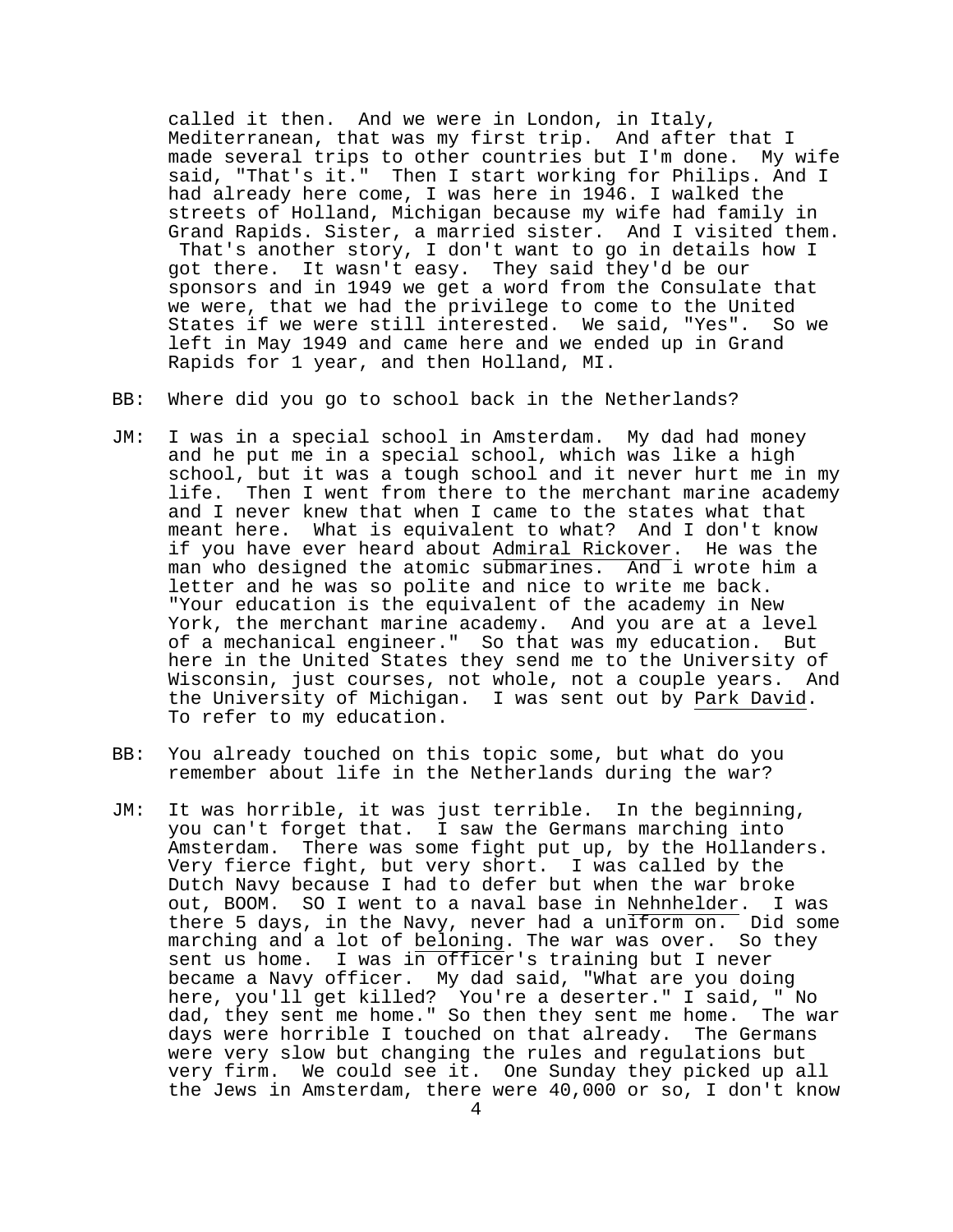the figure exactly. It was on a Sunday morning, we were ready to go to church. We had church by candlelight, can you imagine that in the winter because the electricity was cut off. And I heard a noise. Big trucks with loud speaker through the streets, all in German, all the Jews had to be poured with 50 pounds of luggage. Not more than 50 pounds. The downstairs on the sidewalk were all apartment buildings. I said to my wife, "I had the looks that could kill you!" Because we were told anybody else gets shot if they see you. If you open your window, Poom, they would shot at you. So I sneaked out, I was stupid, but I saw what I never forget. They were rounding these Jews up in bumbles, in groups. The groups were way too big for the trucks, the open-bed trucks. They pushed them in there with the back of their rifles. The first ones, some of them collapsed, and it cost them death. We had a neighbor, he was a shoemaker, he had a little store downstairs, a little old couple, and the little dog. There were these little incidents and the dog barked. The woman said, "I want to take my dog along.." "PANG", said the German and killed it right there. Maybe for the German it was nothing, but for us it was terrible. I quick sneaked the longer side to the house told my wife. She said, "We are lucky you're not shot." The hunger became unbelievable in the big cities, Rotterdam, Amsterdam they were really suffering. We get soup, we had to go to a general kitchen where the Germans, the Dutch people, had to give them some potatoes, the Germans, and some nettles you know those things that sting when you fall in them? They cooked them and we ate them. They ground up tulip bulbs and the joke was, "Did you see that on your belly? I got tulip bulbs coming out my naval!" People were still, they had some kind of, well, it was bad, but they still had to joke about it. Butter we could get, Bread, one bread for a whole week. Finally, I said, we have some potatoes, Oh I did go to the farm. I sneaked out on my bicycle to the farms around Holland which was very dangerous because there were guards all over on the big entrance ways and exits. I came back, I had, I did smoke so I had cigarettes, a few packs. SO I took them to the farmer and he said yeah I'll take it and give you a bag of potatoes, No it was grain. And I said sure and put it on my back-carries on my bike. And I thought I can't come in the main roads in Amsterdam, they're standing there, and particularly the Cristlings. The Cristlings are people who are Dutchmen, keeping company with the Germans. Traitors, they would call them. But they call them Cristlings, that's named after a Norwegian guy who was a Cristling. I took the back roads and I made it. I came home and so then we get a house for that. We went to the realtor, our agent, and they want half the bag of that stuff and I'll give you the apartment. But then we decided we left, we would leave for the North. We have a little saved here, potatoes and some dry hard bread. Bring it to my parents who live a couple blocks over. We brought it there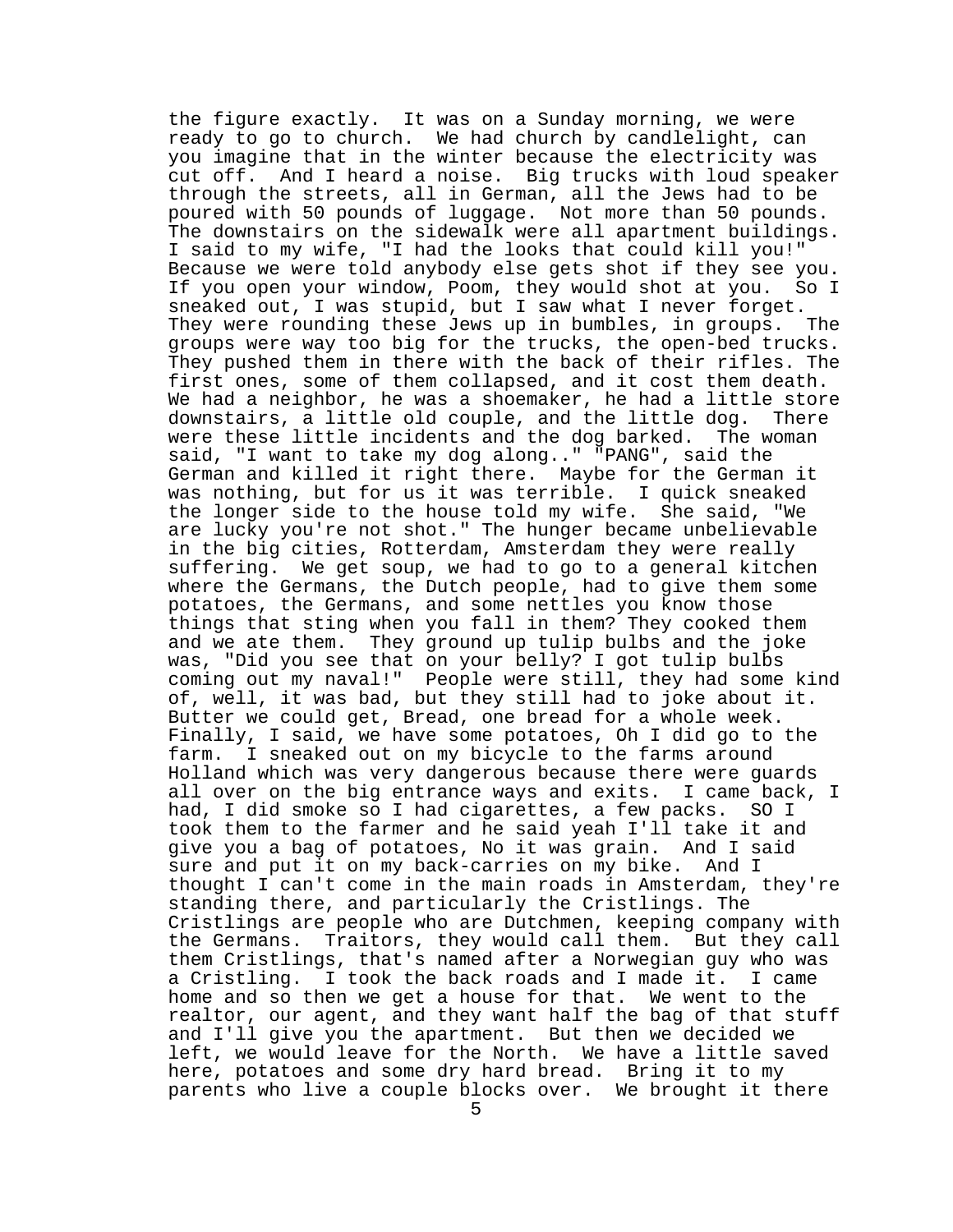and my dad said, "Why?" We said we're leaving. "You're not leaving, leaving Amsterdam. You take your life." I said I know, but I'm going to try it, so we're going to move. Life was... One Sunday for instance we were sitting at the table, eating our one potato, whatever we had. We had no heat. We had a little can and I put a little charcoal in it, on the stove, on a potbelly stove. But on that, we didn't have fuel for that stove. Where you get the coal that was coal? I stole it from the Germans. And that's another thing. We smuggled it out the gate. And we had oil, we were on these war ships, so we stole the oil and we burned that in a little glass with a float on it with a wick and we had a little light. That's why my eyes are bad I guess, you see, at night, you couldn't read by it. You could only see something. One day the Germans they were always frisking, you know when you go out the gate. And one day, and we had bottles that we would tie between our legs with straps and fill up with oil and walked out. The Germans never noticed that the all these Dutchmen had long raincoats on, no matter what kind of weather it was, because then you could hide more. Then one day one of these bottles came loose and dropped right in front of the German guard and that was the alarm. That was the end of that. They'd hit you right between the legs with their gun. And if there was a bottle, some times they hit you a little to hard. So that was the end of that. That's the way we got a little heat, a little cooking, a little oil. The people in 1945 were laying dead on the street in the morning from the hunger. Not always shot. Sometimes it was a whole pile that was shot because they had this underground ripped up the streetcar tracks and the Germans derailed, the trucks went through the holes, they took people right out of their houses and shot them. They don't if they were guilty or not. They just took them out and BOOM BOOM BOOM. And then in the morning, if I pedal my bike to the shipyard. They stood and said in German, "Look to the right," or "Look to the left", wherever the pile was. We'd turn our heads and God it was just a terrible sight. We'd have to look at it. So that's in a nutshell. I could go on and on and on.

- BB: That's fine. Was your family active in church in the Netherlands?
- JM: Yes they were. My dad was an elder in the church when he was retired. We were all members of the church. We were members of Rivemerichkatic Christian Reformed Church. There were 9 churches in Amsterdam. Each church was separate. It's all by itself. NO it's not. Here each church is all by itself the denomination, the congregation. Not there. They had 9 or 10 preachers and they circulated through all these churches every Sunday to another. We paid a budget, but we paid it to the general 9 churches, so that's different from here. Lutheran church probably has the same,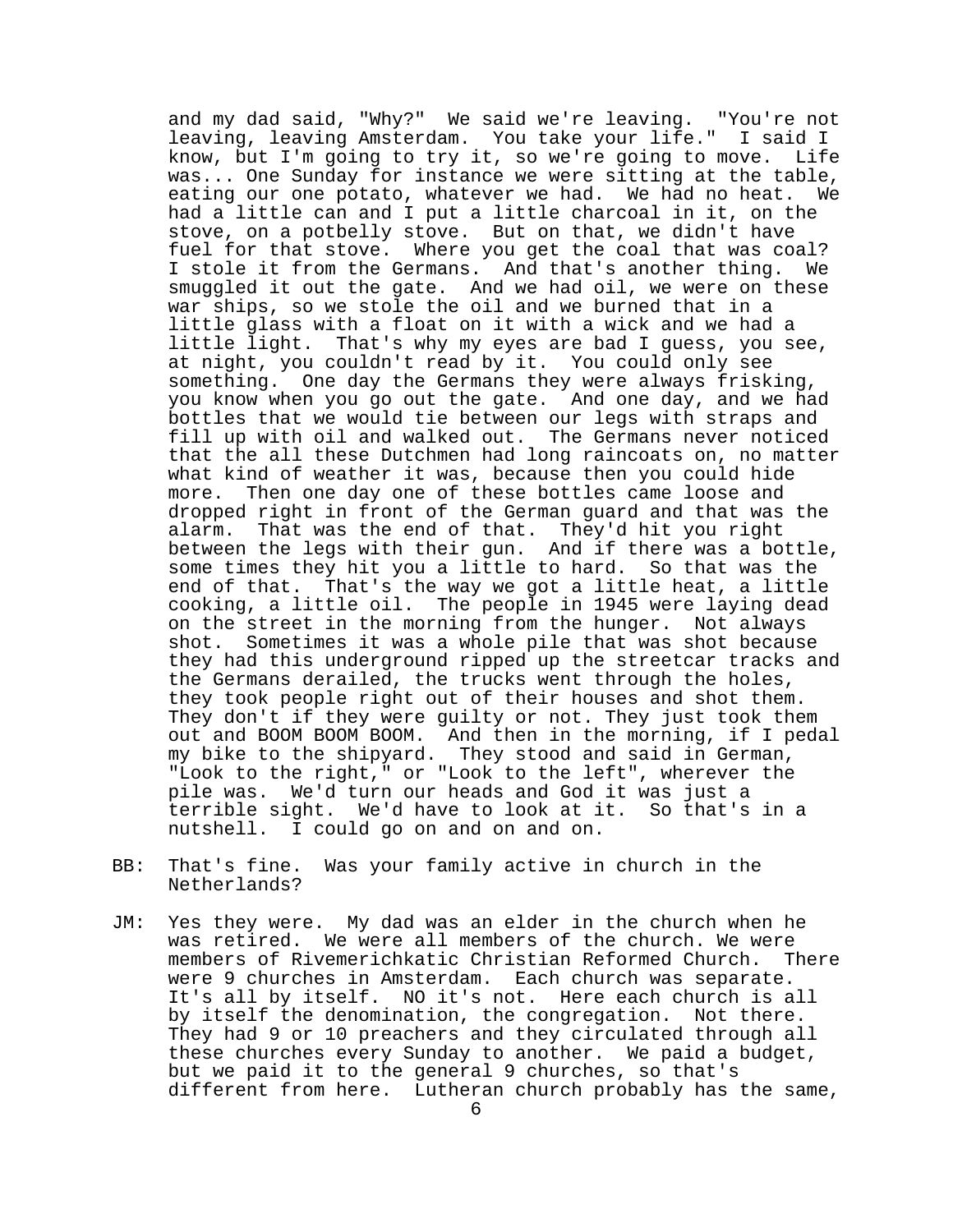they have their own congregation.

- BB: What led your decision to leave the Netherlands?
- JM: Well, if you heard the first little story you know why. I did work for Philips for a few years after the war, then I quit saving. But coming here in 1946 with the ship and seeing America, I only saw a little bit of it, I saw New<br>York of course. That was not appealing to me but I saw That was not appealing to me but I saw Holland and Zeeland. Life here was a lot better than right after the war in the Netherlands. Although I had a good job with Philips and they gave us a house that was unusual for the Netherlands. They built the houses right after the war and they did it in a years time. They let us live in the house. Still my wife always wanted to go to her sister here in America. That was the main reason I guess, for our children.
- BB: How long did you think about immigrating before you actually did?
- JM: Very short. My wife always talked about it. If we survived the war, we wanted to go to America. I too, but I didn't know much about America, she neither, until I saw a little bit of America. And I heard the people talk and there were sponsors that were hard to get. I'd have to get a sponsor. And they offered us to take care of us and get us here. So we talked, it didn't take long. The problem was, I wrote my wife a letter, out of New York when I came back on the ship. And they said, "Hey you're sister and brother-in-law offered to be your sponsors. Go to the consulate and put us on the list." I came back home after so many months and she forgot. So that delayed it. 1949 to get our papers.
- BB: Did you have any concerns about leaving?
- JM: Yes it was hard to leave my parents and this brother, who is dying now, and my two sisters. And Tina, my wife, her parents had passed away when she was four or five years old, when she was a little kid. She was brought up by her older sister, who's still living, 98. But it was hard for both of us, yes. I still see my dad and mother standing in the harbor in Amsterdam saying goodbye. And my dad said, "We don't know if we'll ever see you back." The nice part is my dad was twice here for visiting us and my mother came once. And then you had to say goodbye again. But we made about 12 trips back and forward to the Netherlands. Two were not too pleasant: one for my dad's funeral and the other for my mother's funeral.
- BB: How or why did you decide to come to the US rather than any other country? Was it just because of family?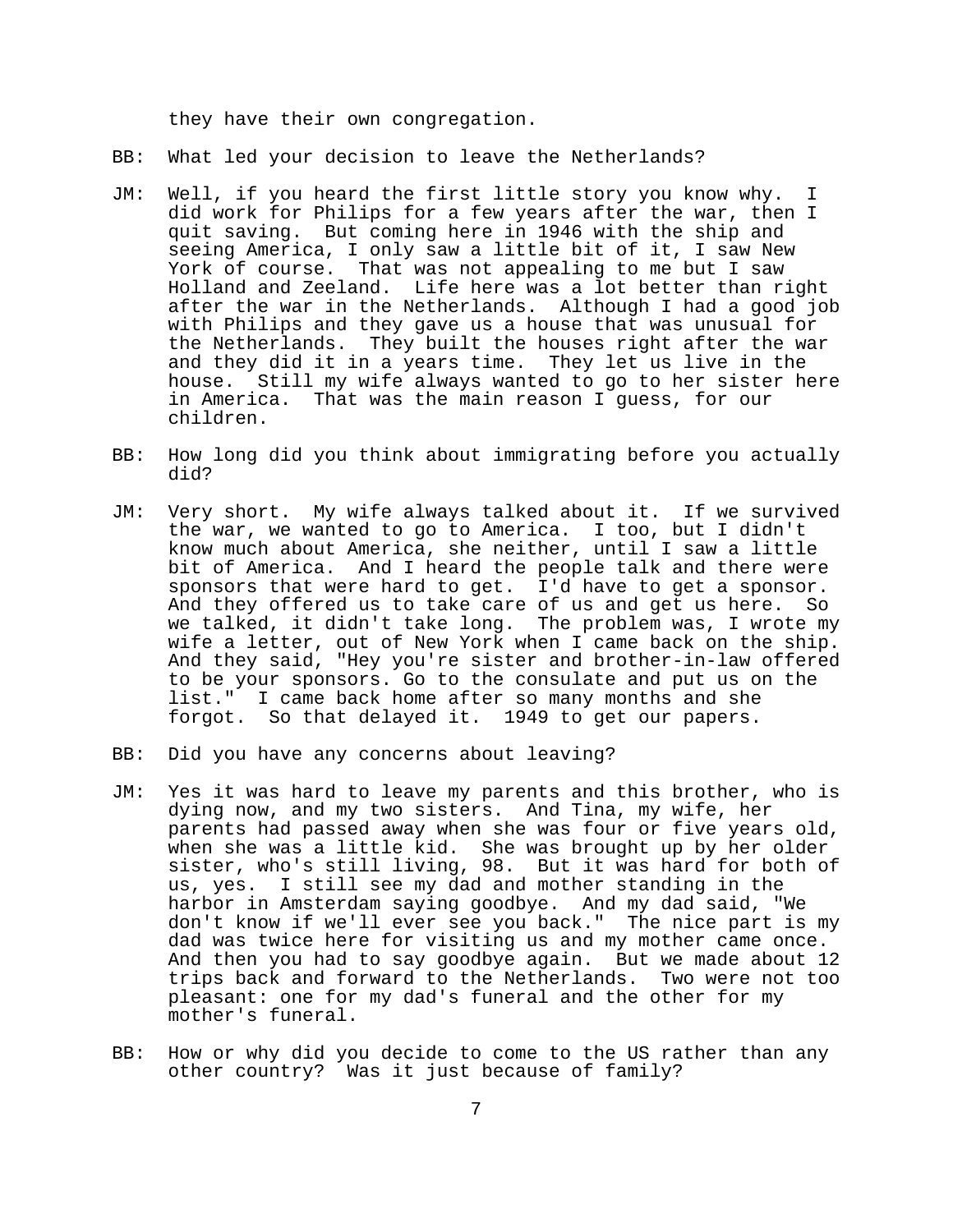- JM: That's family. The family it was nice. You have something to fall back on. If you go to Australia, I don't know anybody, I was in Australia, but I don't know anybody there. Or other countries, New Zeeland.
- BB: And you said you lived in Grand Rapids the first year?
- JM: The first year.
- BB: How did you come to Holland?
- JM: The first year for me in America was very hard. I had a diploma, I was a graduate engineer, merchant marine but... General Motors was a nephew from my wife. He was doctor at General Motors in Grand Rapids at the Chevy plant. He said, "Yes I will help. Go to general Motors and you talk to the plant meter there was a horoda. He was a Dutchman and he skipped ship. He was also a merchant marine engineer, before the war. I could get along fine, but by the time we came in 1949, there was kind of a recession set in and he didn't have any job for me. So then i start soliciting there and I start working for a furniture plant scraping<br>floors. Then I glide off and bit my tongue shall I go back. floors. Then I glide off and bit my tongue shall I go back.<br>That was a disgrace for me, I was never in my life too lazy to work. But now here I was and I had diplomas in my pockets. I could do a lot better, and I scrape floors. From that job, I went to another job, and another job and America Laundry. It was a big factory, a wash, laundry. There were a couple of guys who owned and they said that, "you can work here". We need a boiler operator. I had to shovel coal there by hand, it wasn't much of an improvement, but there was one engineer, he was a German. His parents were German, I think he was born here. He said, "Heiny," he started talking German to me, and I said that I'm a Dutchman it doesn't make a difference. He said, "You will make it, but in America you prove what you can, don't come with papers right away. They can't read them anyway, they're in Dutch. That's exactly what happened. SO I said, "What do you suggest?" He said, "You go employment office and you pay them some and they send letters out and I did. I went to Bixby employment office, I don't know if it still exists and they sent letters out. And of all the letters they sent out, I got one. And guess what it was? Park Davis and Company in Holland, MI were going to open a plant. I put in my application and they said I'd hear from them. Well I didn't hear a thing. Well after a month I took the nerve to call where their headquarters where. "Oh yeah yeah.. we didn't forget you. You're still on their book. Can you come a minute to Detroit?" "A minute, well how?" "Take your car" I said, "I don't have a car." "Oh well then take the train. But don't walk from the station to the plant. We know these Dutchmen, they'll walk to save a penny, but you take a taxi, we'll pay for it." I thought, "Hey. that's something new".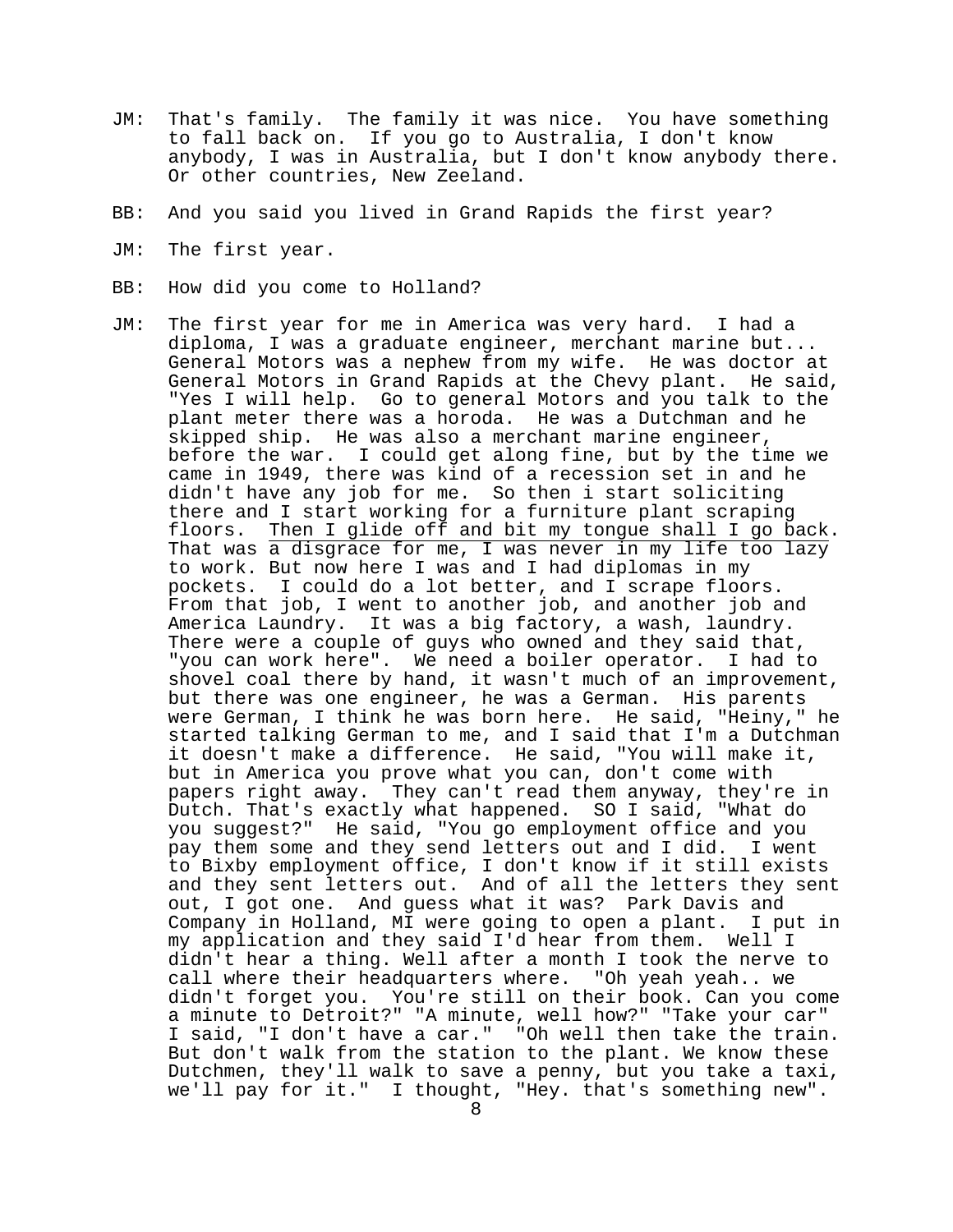I had a royal reception there. I was interviewed all day, I had a tour of the plant and then at the end of the night, well the afternoon, I had to catch a train back. They had a big meeting and I sat in a room all by myself on one side and another side, all the engineers, mechanical, chemical, and they had the engineering department. They had said, "Gentlemen I want your opinion quick. In a couple of sentences, what do you think of Mr. Muller?" They all interviewed me and there was one guy who said, "The trouble is, he's a mechanical engineer and we put him in a chemical plant." "No problem," said the big shot. He said you get the job. We have a house for you, a company house, Park Davis, you go to Holland, MI. You get free living there, free heat. There was steam light underneath the road. The house is gone now. It's a parking lot now. "DO you have a family?" he said. "Yes a wife, two kids, two small kids." "What do you think, do you accept it?" I said, "No". "No?" I said,"I want to discuss it with my wife." "Excellent, excellent that's the guy we like. He discussed this with his wife, don't do it on his own." Well i had made up my mind already, I took it. But i thought, Boy! I made a couple of points here. So they raced me to the station, I had a couple of minutes, I called Tina and said I got a job. "Where? In detroit?" "No Holland, MI". Then I came home, I had all the papers, I filled them out. We moved in 1950, yeah 1950 because we came in 1949 and we lived about a year in Grand Rapids. 1950 came up and it was a plentiful year, I was number one on the payroll. The plant manager was already there and the rest was construction crews and there was one chemical engineer and later on he became an employee of Park Davis. I worked 16 and a half years until 1966 and then I got fed up because Park Davis closed their plant in Detroit and there were oodles of older engineers that came to Holland, half of them at least, we were swamped with engineers. I was the youngest one, but my seniority was nothing compared to the older ones. So I got another boss, which didn't bother me, I was always responsive immediate to the plant manager. But that man I couldn't get a long at all. I said I had it. I heard a rumor that there was an all. I said I had it. I heard a rumor that there was an opening for a plant near Zeeland. I figured well I could stay in this house, no we had to get out. I had to Backup. When I worked for Park Davis, I said we blow all our money here. We never save any, we live like kings. But that doesn't help us in the future. She said that we should buy a lot. She said you like water, let's try to get a lot on the lake. And we did. On a Sunday afternoon with my brother-in-law, we drove around and looked at a lot on Lake Macatawa, a beautiful lot! I said I wonder if that's for sale. The guy opens the door and says, "Wanna buy it?" And I said, "Do you want to sell it?" "Yeah. it's for sale". It was 100 foot on the lake, can you imagine, 300 feet deep, big trees there, old trees, beautiful lot. So I talked to him and told him I wanted a lot and then contract, I don't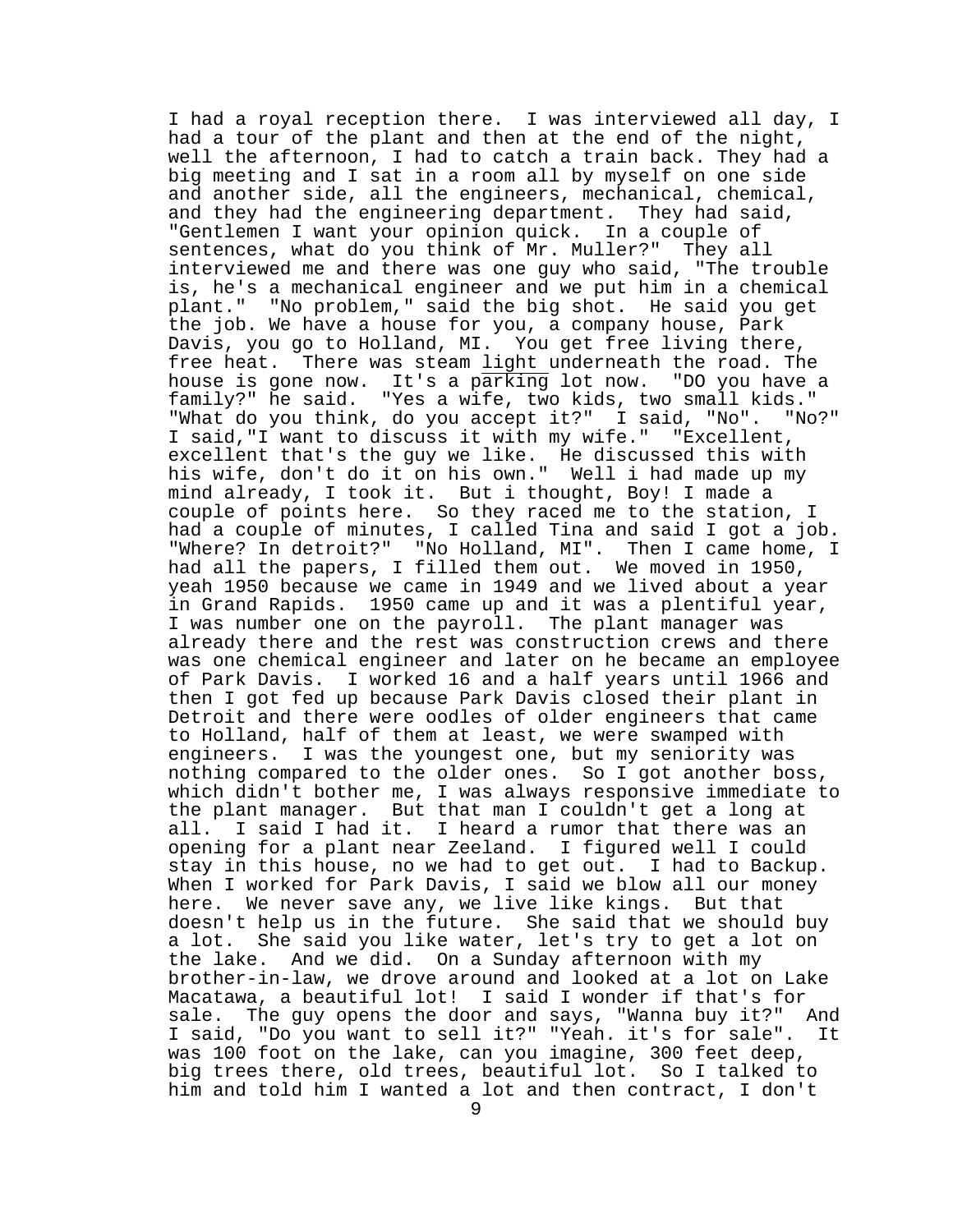have a lot of money. Ok fine. So we build a house there and we live there and then Ivy could move in. It was a cottage but we could expand it at all, lengthwise. So then I got the job at Miles, as plant engineer, and I quit there another 16 and a half years later and retired.

- BB: Going back to when you came over, were there any other legal issues you had to deal with, like you said you got sponsors?
- JM: No we had any problems. NO legal issues because I did everything I was supposed to do, legally. We couldn't come with any money to the United States. They give you a little bit in the Netherlands. The Consulate didn't allow too much but it was the Dutch government who didn't want the money to flow out of the country that was hit so hard by the war. SO I came here really with a red hanky, my wife, and two little kids. We could not fly. Flying was out. It was only for military people. 1946/1949 earlier. SO we took a boat. the Elsieona, and old liberty ship that had gone through the war. Being an engineer I didn't like it. IT cracked and squeaked. It was a Dutch crew that was really nice, but it took 15 days to get here. We landed in Baltimore. There I got right into trouble with the law. We came from the ship on a motor barge, we were late for anchor in Baltimore, the river. And we wanted to get out of that ship, 15 days long enough, so the captain said we'll drop you off. My wife was the only woman, my wife was the only passengers as a matter or fact. We come ashore and there's a guy sitting in a rocking chair in a uniform. "Customs" Ok. It was a hot day. "ny luggage? Open it up, open everything up." My wife said, "Oh we pressed it in there, to get it in there. And you know when you open it up, the guys go through there and they say ok you can close it, you can close it. And I thought the guy smells like a brewery. And I look and he has a couple of bottles of booze standing by his chair. I did not know the law at that time enough and I was too scared as a stranger in a strange land to say, "Where is your supervisor?" Because later on they told me that I didn't have to take that from a drunk customs officer. He was rude. I said, what did I know? I glad to be there. I was afraid he had the authority to say go back on the ship. So I didn't and he treated us like dirt. And that was the poor impression we got of officials in the United States. Later on, now they're a lot better, I mean you learn. After that, one time there was a little incident, a funny incident in Grand rapids. My brother-in-law said, "You have to open an account here. You HAVE to, or you can't get credit. No body wants to loan you anything if you don't have credit. Go to the bank and open something. Put \$50 in or so. Open a checking account." Then the girl said, "Put your John Henry there." And I wrote down John Henry. That is my name, Johann Hendrick, John Henry. That's what you see on my papers. She couldn't believe her eyes. She said, "No no no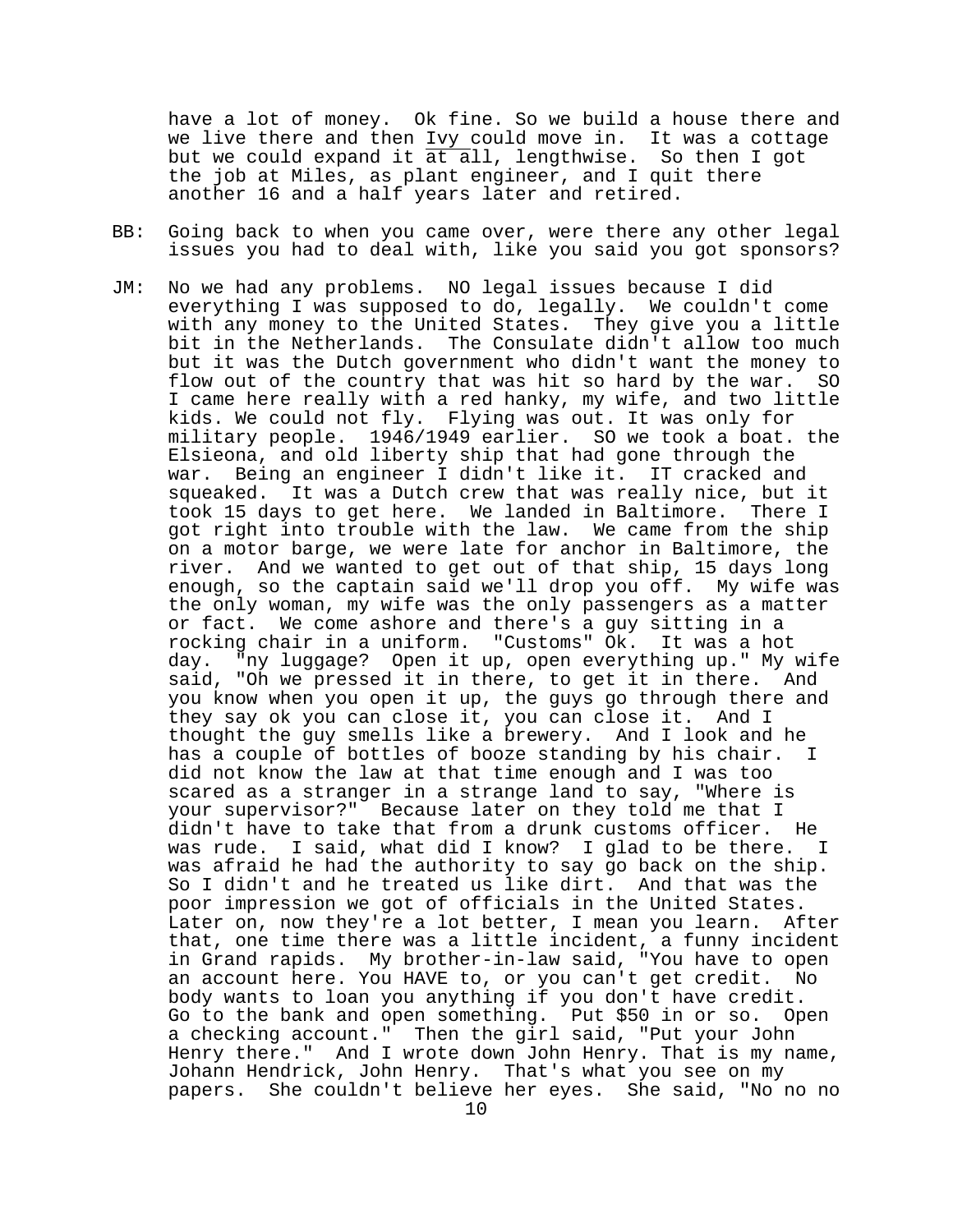no you're name!" I said, "That is my name." "Oh shoot I'm sorry," but I didn't know that was an expression, put your John Henry there. I never had any trouble. We live a life that obey the law, but we're not perfect. I have some tickets, ya, driving.

- BB: You said you made the trip on a ship? Is there anyone else that came with you that you knew beside your family?
- JM: The crew was all new to us. The captain was beautiful. Our little boy was 3 years old, he slept in the Captain's cabin. We missed him and with the ship and the big ocean, you could go over board. And we looked all over and finally he was snoring his head-off in the, he was the best friend of the Captain. The Captain had a parakeet that talked and how he got there I don't know, he crawled all the way down the stairs. I don't know, he got there.
- BB: And you just mentioned first impressions of the US?
- JM: Yes, well I had been here before in 1946. But those were good impressions. But while in Baltimore, that put a little damper on our welcome to the United States. We didn't have a band playing, we were immigrants. We came in New York central, we took a train. So from Baltimore we took the New York Central then the train to Grand Rapids. There we had an incident that my wife's in. We had a little, well we had our suitcases of course, and we had a little kid's thing like the size of this recorder. For the little boy, in there was a silver spoon with his name on it that my mother had given him and a mirror and something else. Nothing of any value, just sentimental. We set it on the table there for a cup of coffee. Whhhhssttt.. the thing was gone. "That thing is gone!" Somebody was watching us, heard us talk Dutch, my wife couldn't speak English, we don't speak good English anyhow. Some guy thought, "Immigrants, that's probably what their jewels are in." He took the thing. He was up for a surprise. There was a silver rattle in there too. She said. "That is terrible!" Well that's a big city.
- BB: What were your first impressions of Holland?
- JM: I love it. Not because it was Dutch. It was much more Dutchy in 1949 than it is now. I loved it. It reminded me so much of the old country because it is so clean. Now there are some areas where it is not so clean. But that is the growth of a city. And the people were very very friendly. They still are.
- BB: Yes, that's one thing I notice. Did you know any English when you came?
- JM: Yes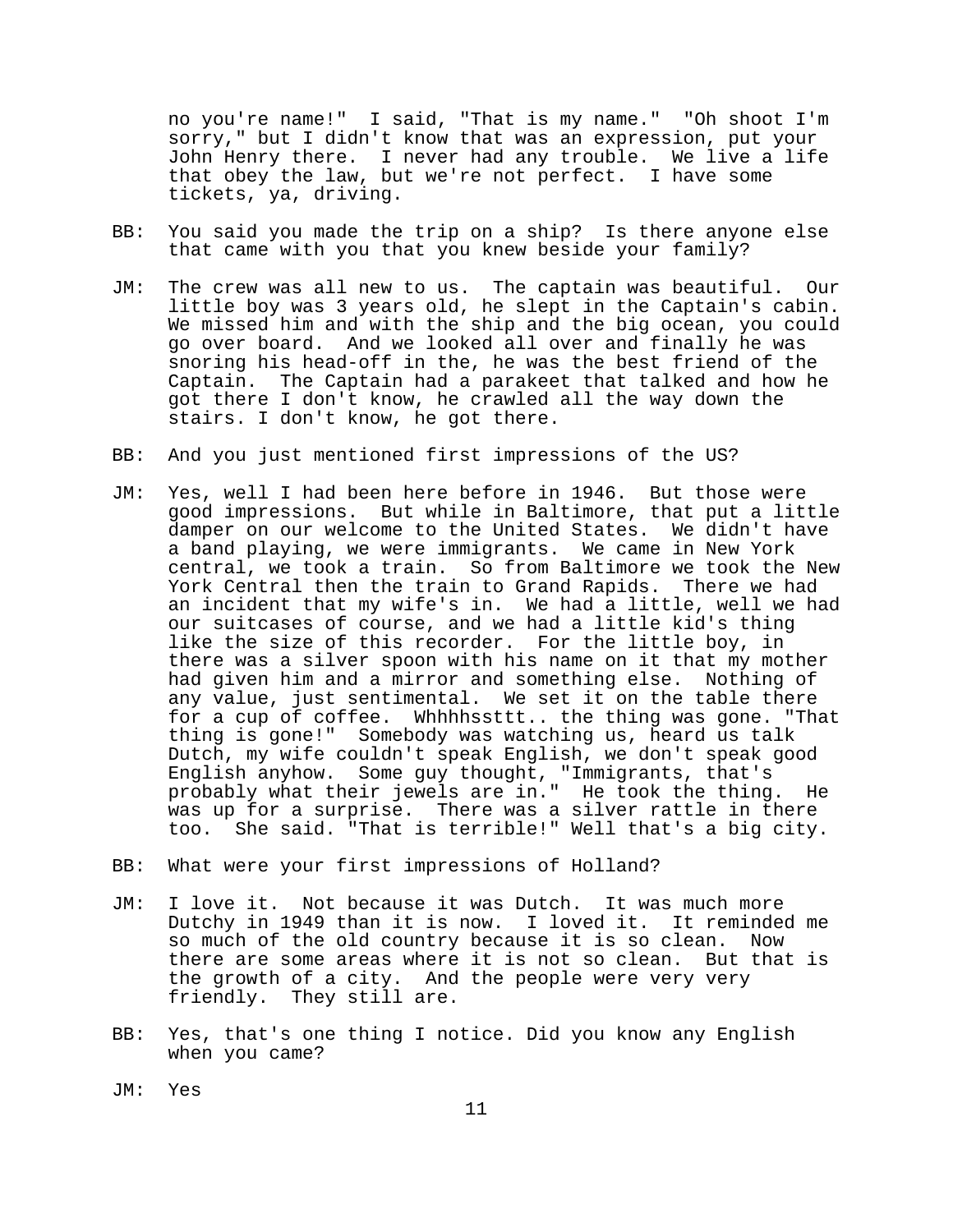BB: How well?

- JM: Well.. pretty good because on the ocean you speak English in Australia and these others. IN the Netherlands, in high school or other places or education, those days i don't know how it is now, but I still think it is the same. Mandatory languages are German, French and English and then your own Dutch language. There were no but or ifs, that's what you have to learn. The French one, the French language is the most difficult, at least for Dutchmen. So we start at that real young, like in grade school already, the last year of grade school, because it was so difficult and then German and English. The only thing in Holland is that the English they teach you is the English English. Because I came here and had some troubles. I said, "I take the lift to the second floor in the building." The guy said, "What do you take?" I said, "The lift". "Where do you want to go? There are no cars there." "That go up." "Oh you mean the elevator!" "Oh you call it an elevator, I didn't know!" And I started talking about hoff (half). "Is it hoff price?" "What are you? A Limey?" "No why?" "Because we say half here." That's English English.
- BB: Were the people of Holland accepting to you as an immigrant? Did you have any sense of hostility from anyone?
- JM: No.. the only thing was misunderstanding. We had friends and we're friends for life, now with these people. We went to Central Life of Church, that stone church there around Centennial Park. Like I said, we were members. There was, I had to go to church in the morning, because I thought I should find a church and I didn't know anything about churches, Christian Reformed, or Reformed. If your Reformed you probably had to belong to the Christian Reformed Church. So I walked all the way from Howard Ave. to Bridge and to. After the service, they watched me of course and they saw that I was a stranger in paradise. So a man came to me and said, "I'm Dr. <u>Brouwer</u>. I'm an elder in this church. Are you a visitor?" I said, "Yes". The minute i opened my mouth he said, "Oh! You're an immigrant. You came from the Netherlands. Where do you live?" "Howard Ave." "Oh. You came here by car?" "No I don't have a car." "How do you get here?" "I walk" "Walked?" everyone around him repeated. "All the way from Howard avenue? I'll bring you home." I thought that was nice. He didn't say anything about other services. And at 2:00 or so in the afternoon a knock on the door and there was another fellow standing there. "My name is Sclaus Buschaus. I'm a brother-in-law of Mr. Brouwer you met this morning." "What can I do for you?" He said, "We have a Dutch service here, in the afternoon, maybe your wife want to go." I said, "I don't think so. We're not used to in the middle." "Well at night again, at